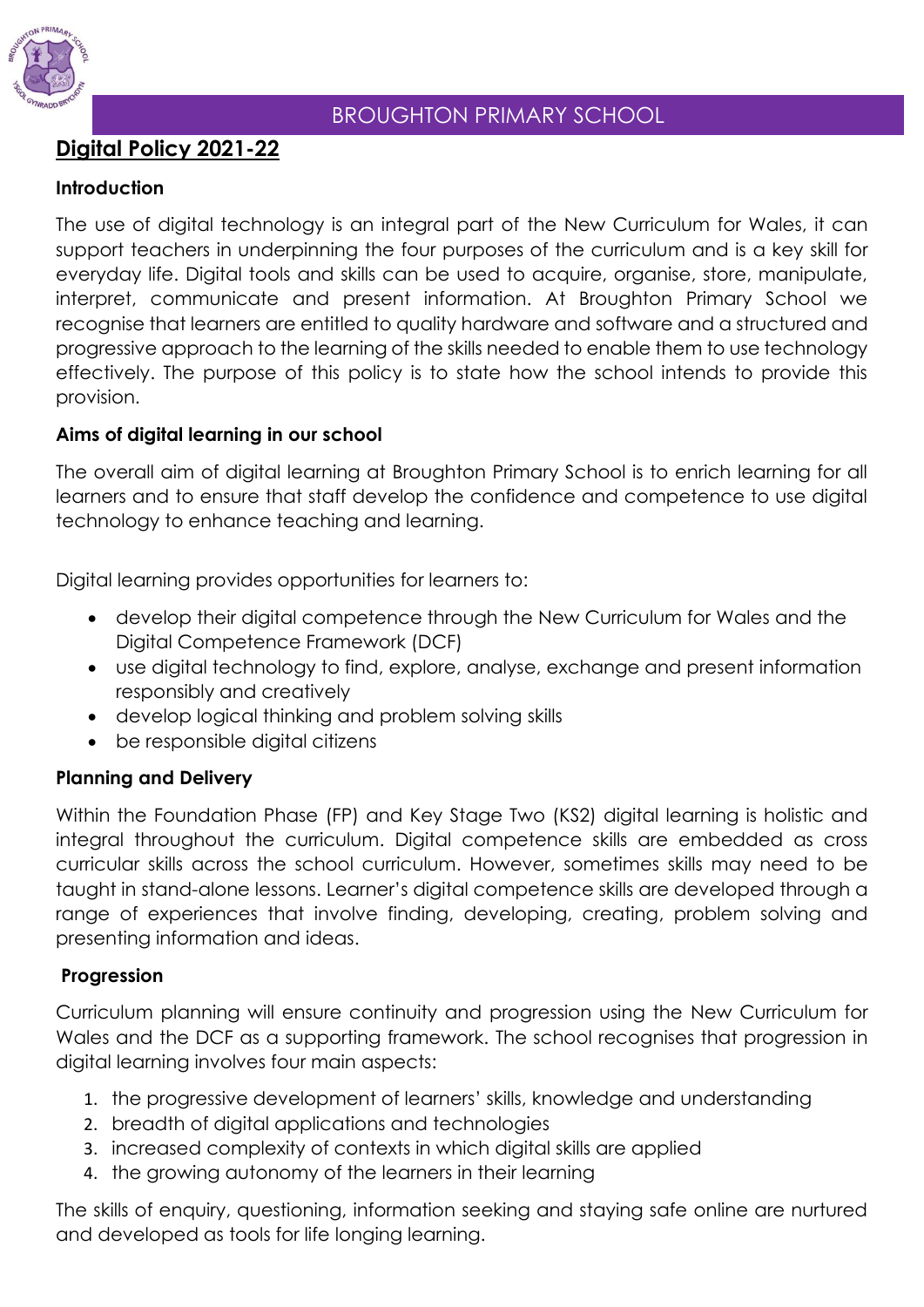

## BROUGHTON PRIMARY SCHOOL

## **Pupils with Additional Learning Needs (ALN)**

Broughton Primary School recognises that learners with ALN including more able and talented (MAT) and English as an additional language (EAL) benefit from digital learning experiences as it can;

- cater for children's individual needs
- increase access to the curriculum
- enhance language skills

The AENCO, Digital Leader and outside agencies where necessary, will jointly advise teachers on the digital support which can be provided to individual children with educational needs. If the situation arises, the school will endeavour to buy appropriate digital resources to suit the specific needs of the child. The school currently provides identified learners with a 1-1 iPad with accessibility features such as Office Lens, Immersive Reader and dictate to create a more inclusive learning experience.

## **During Covid 19**

When individual learners are required to isolate following Test Trace Protect advice, links to learning activities will be provided remotely for the duration of their isolation period via SeeSaw and Google Classroom platforms. See Broughton Blended Learning Policy for more information.

### **Equal Opportunities**

All learners regardless of race, gender or ability will have the opportunity to develop their digital skills. We will ensure that all our learners have equal access to digital resources, have equal opportunities to develop their digital competency skills and use software and technology that is appropriate to their ability.

### **Health and Safety**

It is imperative that all electrical equipment is kept in good working order and is tested in accordance with Flintshire County Council guidance. Staff have a responsibility to report faulty equipment to a member of the senior leadership team.

### **Cross-cutting themes**

Learners will be given opportunities to use digital technology to explore the cross-cutting themes outlined in the New Curriculum for Wales. In particular Broughton Primary recognises the importance in using digital technology as a resource to support learners' knowledge and understanding of the cultural, economic, environmental, historical and linguistic characteristics locally, nationally and internationally. Digital technology is used to introduce learners to less familiar contexts, broadening their horizons, engaging with perspectives different from their own and appreciating wider challenges and issues.

### **Hardware and Software Resources**

An up to date audit of resources is kept and acquisition of appropriate resources is planned in line with provision of staff development and the school development plan. Desktop computers connected to touchscreens are situated in each classroom. iPads, laptops and Chromebooks are available and used in a flexible way throughout the school. All teaching staff are provided with an iPad. Acceptable use agreements are signed by staff.